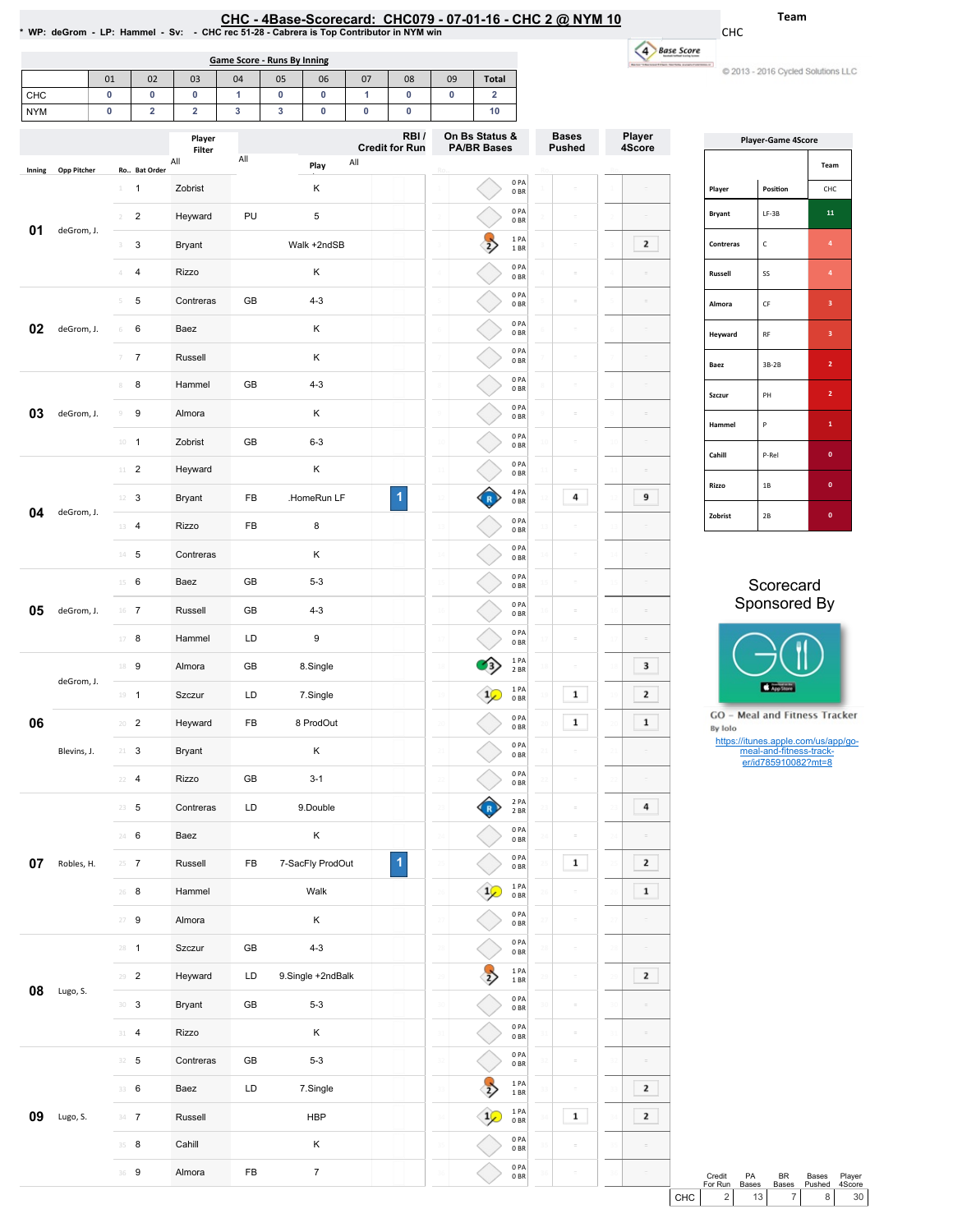| : 3 GH* URP / 3 + DP PHO 6Y |                    | $8+8$ UF               | $8 + 8$              | %DVH6FRU+FDLG &+&<br>& DEUHUD LV 7 RS & ROMMEXWRULD 1 < 0 ZLD |                         |                               | $8+8$ # 1 < 0    |                 | $\cdot$                                       | d u                                                                      |                           |
|-----------------------------|--------------------|------------------------|----------------------|---------------------------------------------------------------|-------------------------|-------------------------------|------------------|-----------------|-----------------------------------------------|--------------------------------------------------------------------------|---------------------------|
|                             |                    |                        |                      | <u>' u ^ } Œr Zµv• C/vv]vP</u>                                |                         |                               |                  |                 |                                               |                                                                          |                           |
| ìí<br>$8 + 8$               | ìî                 | ìï                     | ìð                   | ìó<br>ìñ<br>ìò                                                | ìô                      | ìõ<br>d}šo                    |                  |                 |                                               |                                                                          |                           |
| 1 < 0                       |                    |                        |                      |                                                               |                         |                               |                  |                 |                                               |                                                                          |                           |
|                             |                    | <b>WGCE</b><br>8]oš OE |                      |                                                               | $5\%$<br>& UHGLWIRU5 XQ | 2 Q%V 6 VDWXV<br>3\$ %5 %DVHV | %DVHV<br>3 XVKHG | 30 NHJ<br>6FRUH |                                               | WoÇŒE u ð^}Œ                                                             |                           |
| /vv]vP K‰W}§Z0E             | Z} XX ŠKŒ C        | $\pmb{\circledcirc}$   | $\pmb{\circledcirc}$ | $\pmb{\circledcirc}$<br>WoÇ                                   |                         | i W                           |                  |                 |                                               |                                                                          | d u                       |
|                             | $\mathbb{E}$       | $=$ REUMV              |                      | $\sim$                                                        |                         | $i \, z$<br>ìW                |                  |                 | Wb Ç Œ                                        | VV∙JŸ} v                                                                 | $\overline{\phantom{a}}$  |
| ' OEu UX                    | $\hat{1}$          | $+HZDIG$               | 38                   |                                                               |                         | i Z<br>í W                    |                  |                 | 0Ç vš                                         | >&rï                                                                     | íí                        |
|                             | $\top$             | <b>%UDOW</b>           |                      | : DON: QG6%                                                   |                         | $i$ $z$<br>ìW                 |                  |                 | } všOEOE•                                     |                                                                          |                           |
|                             | ð                  | 5 L ] R                |                      | $\epsilon$                                                    |                         | $i$ Z<br>ìW                   |                  |                 | Zµ oo                                         | $\boldsymbol{\mathsf{M}}$                                                |                           |
|                             | ñ                  | & ROWHUDV              | $*$ %                |                                                               |                         | i Z<br>ìW                     |                  |                 | $\omega \nbrace$ CE                           | &                                                                        | $\Gamma$                  |
| '0EuUX ò                    |                    | %DHJ                   |                      | $\sim$                                                        |                         | i Z                           |                  |                 | , ÇÁ Œ                                        | Z&                                                                       | $\mathbf{I}$              |
|                             | ó                  | 5 XVMO                 |                      | $\epsilon$                                                    |                         | ìW<br>$i$ Z                   |                  |                 | $\mathbf{i}$                                  | $\ddot{\text{I}}$ . If                                                   | $\  \cdot \ $             |
|                             | ô                  | $+DPPHO$               | $*$ %                |                                                               |                         | ìW<br>i Z<br>ìW               |                  |                 | ^Ì ÌμŒ                                        | W                                                                        | $\langle \hat{1} \rangle$ |
| '0,≣uUX õ                   |                    | \$ @ RUD               |                      | $\sim$                                                        |                         | $i$ Z<br>ìW                   |                  |                 | , uu o                                        | W                                                                        | $\langle \hat{1} \rangle$ |
|                             | $-11$              | $=$ REUMV              | $*$ %                |                                                               |                         | ìZ                            |                  |                 | ZJoo                                          | WZ o                                                                     | $\mathbf{H}$              |
|                             | i í                | $+HZDIG$               |                      | $\sim$                                                        |                         | ìW<br>$i$ Z                   |                  |                 | zjì ì }                                       | $\mathbf{f}$                                                             | à.                        |
| ' OEu UX                    | $-11$              | <b>%UDOW</b>           | ) %                  | $+RP$ H <sub>5</sub> XQ/ $)$                                  |                         | ðW<br>$i$ Z                   |                  |                 | $\bullet$ } OEš                               | $\hat{\mathbf{I}}$                                                       | $\mathbf{1}$              |
|                             | fī.                | 54]R                   | ) %                  |                                                               |                         | ìW<br>$i$ Z                   |                  |                 |                                               |                                                                          |                           |
|                             | íð                 | & ROWHUDV              |                      | $\sim$                                                        |                         | ìW<br>ìZ                      |                  |                 |                                               |                                                                          |                           |
|                             | íñ                 | %DHJ                   | $*$ %                |                                                               |                         | ìW<br>$i$ Z                   |                  |                 |                                               | 6 FRUHFDUG                                                               |                           |
| 'QEuUX íò                   |                    | 5 XVVHO                | $*$ %                |                                                               |                         | ìW<br>$i$ Z                   |                  |                 |                                               | 6 SRQVRUHG%                                                              |                           |
|                             | íó                 | $+DPPD$                | $\prime$ '           |                                                               |                         | ìW<br>$i$ Z                   |                  |                 |                                               |                                                                          |                           |
| ' OEu UX                    | íô                 | \$ @ RUD               | $*$ %                | $61QJ$ $\Theta$                                               |                         | í W<br>$i$ Z                  |                  |                 |                                               |                                                                          |                           |
|                             | íõ                 | 6] FJ XU               | $\prime$ '           | $61QJ$ $\Theta$                                               |                         | í W<br>i Z                    |                  |                 |                                               |                                                                          |                           |
|                             | $\hat{1}$          | + H ZDG                | ) %                  | 3 URG2 XW                                                     |                         | ìW<br>i Z                     |                  |                 |                                               |                                                                          |                           |
| o Àv•UX                     | $-11$              | <b>%UDOW</b>           |                      | $\epsilon$                                                    |                         | i W<br>ìZ                     |                  |                 |                                               | KWASV LWACHN DSSOH FRP XV DSS JR<br>PHDODOG ILMOHAV WIDEN<br><b>HUIG</b> | "PW                       |
|                             | îî                 | 54]R                   | $*$ %                |                                                               |                         | ìW<br>$i$ Z                   |                  |                 |                                               |                                                                          |                           |
|                             | $\hat{\mathbb{H}}$ | & ROWHUDV              | $\prime$ .           | ' RXE®                                                        |                         | îW<br>$i$ $z$                 |                  |                 |                                               |                                                                          |                           |
|                             | îŏ                 | %DHJ                   |                      | $\sim 100$                                                    |                         | ìW<br>i Z                     |                  |                 |                                               |                                                                          |                           |
| Z} o.U X                    | îñ                 | 5 XVMO                 | ) %                  | 6 DF) 0 3 URG2 XW                                             |                         | i W<br>i Z                    |                  |                 |                                               |                                                                          |                           |
|                             | îò                 | $+DPPHO$               |                      | : DON                                                         |                         | í W<br>$i$ Z                  |                  |                 |                                               |                                                                          |                           |
|                             | îó                 | \$ OP RUD              |                      | $\sim$                                                        |                         | ìW<br>i Z                     |                  |                 |                                               |                                                                          |                           |
|                             | îô                 | 6] FJ XU               | $*$ %                |                                                               |                         | i W<br>$i$ Z                  |                  |                 |                                               |                                                                          |                           |
|                             | ÎÕ                 | $+HZDUS$               | $\prime$ .           | 6 IQUOH QOP/DON                                               |                         | í W<br>$i$ Z                  |                  |                 |                                               |                                                                          |                           |
| >µP}UNX                     | Tì.                | <b>%UDQW</b>           | $*$ %                |                                                               |                         | ìW<br>ìZ                      |                  |                 |                                               |                                                                          |                           |
|                             | ΪĹ                 | 54]R                   |                      | $\sim$                                                        |                         | ìW<br>$i$ Z                   |                  |                 |                                               |                                                                          |                           |
|                             | ΪÎ                 | & ROWHUDV              | $*$ %                |                                                               |                         | ìW<br>$i$ Z                   |                  |                 |                                               |                                                                          |                           |
|                             | ΪÏ                 | %DHJ                   | $\prime$ .           | $61QJ$ $\Theta$                                               |                         | í W<br>$i$ $z$                |                  |                 |                                               |                                                                          |                           |
| ≯µP}UVX                     | ïð                 | 5 XVMO                 |                      | $+ \%3$                                                       |                         | í W<br>$i$ Z                  |                  |                 |                                               |                                                                          |                           |
|                             | īñ                 | & DKIOD                |                      | $\epsilon$                                                    |                         | ìW<br>i Z                     |                  |                 |                                               |                                                                          |                           |
|                             | Ϊò                 | \$ @ RUD               | ) %                  |                                                               |                         | ìW<br>i Z                     |                  |                 | &UHGLW 3\$<br>) RU5XQ %DVHV %DVHV 3XVKHG 6FRL | %5                                                                       | %DMHV 300AH               |

 $\overline{8+8}$ 

DMHV 30<mark>0</mark>1.HU<br><u>WKHG 6FRUH</u>

 $d<sub>u</sub>$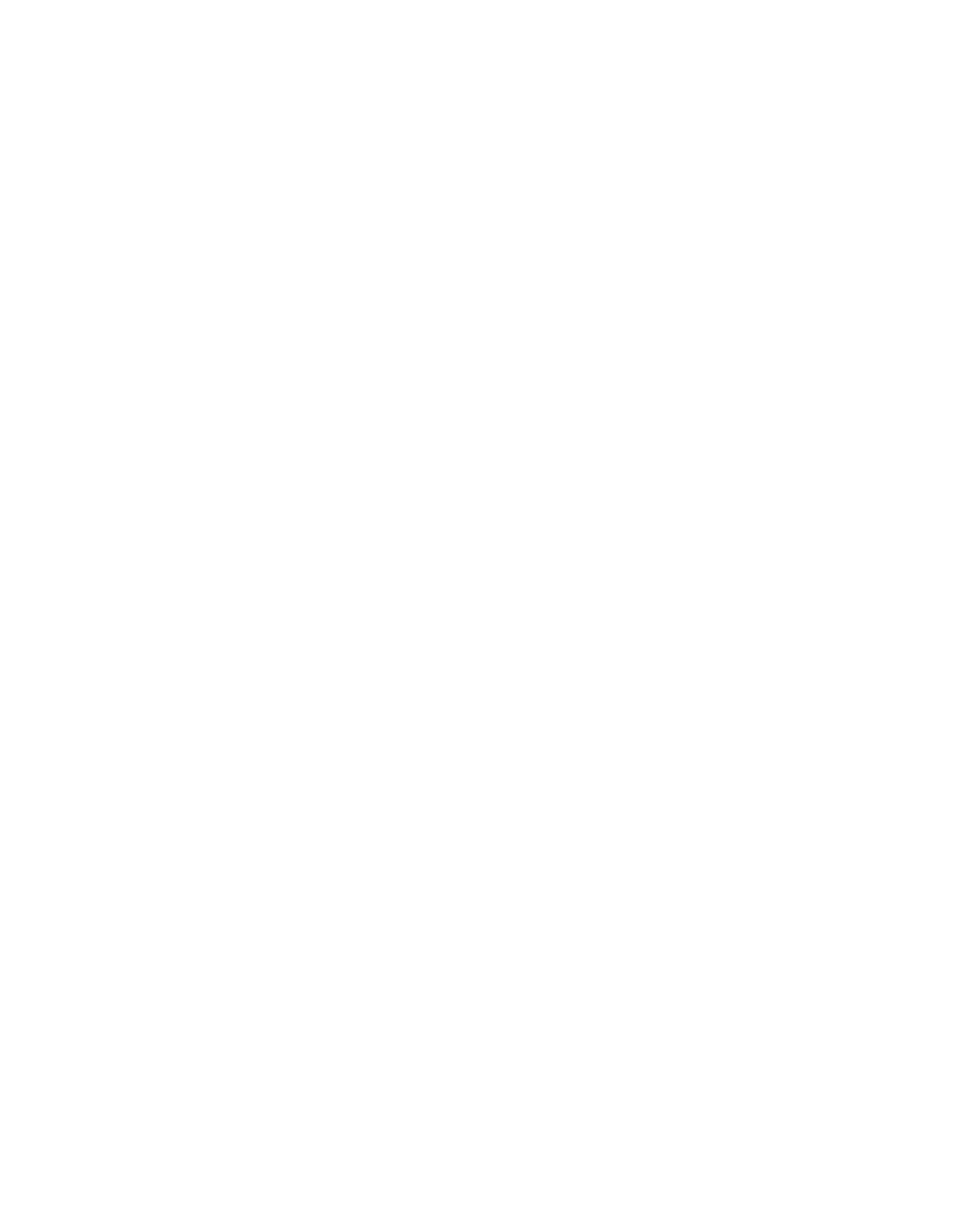# CHC-4Base-Scorecard:CHC079-07-01-16-CHC2@ NYM10 \*WP:deGrom -LP:Hammel-Sv: -CHCrec51-28-CabreraisTopContributorinNYMwin



|                |            |           |                |                         |    | CHC - 4BaseScore - Player 4Score by Batting Order<br>CHC079 - 07-01-16 - CHC 2 @ NYM 10<br>WP: deGrom - LP: Hammel - Sv: - CHC rec 51-28 - Cabrera is Top Contributor in NYM win |                         |                |                |                      |                         |
|----------------|------------|-----------|----------------|-------------------------|----|----------------------------------------------------------------------------------------------------------------------------------------------------------------------------------|-------------------------|----------------|----------------|----------------------|-------------------------|
|                |            |           |                |                         |    |                                                                                                                                                                                  | <b>Bat Order</b>        |                |                |                      |                         |
| Player         | Team       | Position  | $\mathbf{1}$   | $\overline{\mathbf{2}}$ | 3  | 4                                                                                                                                                                                | 5                       | 6              | $\overline{7}$ | 8                    | 9                       |
| <b>Bryant</b>  | CHC        | $LF-3B$   |                |                         | 11 |                                                                                                                                                                                  |                         |                |                |                      |                         |
| Contreras      | <b>CHC</b> | C         |                |                         |    |                                                                                                                                                                                  | $\overline{\mathbf{4}}$ |                |                |                      |                         |
| <b>Russell</b> | CHC        | SS        |                |                         |    |                                                                                                                                                                                  |                         |                | $\overline{4}$ |                      |                         |
| Almora         | CHC        | CF        |                |                         |    |                                                                                                                                                                                  |                         |                |                |                      | $\overline{\mathbf{3}}$ |
| Heyward        | CHC        | <b>RF</b> |                | $\overline{\mathbf{3}}$ |    |                                                                                                                                                                                  |                         |                |                |                      |                         |
| <b>Baez</b>    | CHC        | $3B-2B$   |                |                         |    |                                                                                                                                                                                  |                         | $\overline{2}$ |                |                      |                         |
| <b>Szczur</b>  | CHC        | PH        | $\overline{2}$ |                         |    |                                                                                                                                                                                  |                         |                |                |                      |                         |
| Hammel         | CHC        | P         |                |                         |    |                                                                                                                                                                                  |                         |                |                | $\blacktriangleleft$ |                         |
| Cahill         | CHC        | P-Rel     |                |                         |    |                                                                                                                                                                                  |                         |                |                | $\mathbf 0$          |                         |
| <b>Rizzo</b>   | CHC        | 1B        |                |                         |    | $\pmb{\mathsf{o}}$                                                                                                                                                               |                         |                |                |                      |                         |
| Zobrist        | CHC        | 2B        | $\bullet$      |                         |    |                                                                                                                                                                                  |                         |                |                |                      |                         |

Scorecard Sponsored By



**GO** - Meal and Fitness Tracker By Iolo

https://itunes.apple.com/us/app/gomeal-and-fitness-track-er/id785910082?mt=8

#### Player Team Position Batting Order<br>
Nbr Credit For Run PA Bases BR Bases Bases Pushed Player 4Score Appearances Productivity Rate Bryant CHC LF-3B 3 Contreras CHC C 5 Russell CHC SS 7 Almora CHC CF 9 Heyward CHC RF 2 Baez CHC 3B-2B 6 Szczur CHC PH 1 Hammel CHC P 8 Cahill CHC P-Rel 8 Rizzo CHC 1B 4 Zobrist CHC 2B 1 Totals 1 5 1 4 11 4 2.750 0 2 2 0 4 4 1.000 1 1 0 2 4 4 1.000 0 1 2 0 3 4 0.750 0 1 1 1 3 4 0.750 0 1 1 0 2 4 0.500 0 1 0 1 2 2 1.000 0 1 0 0 1 3 0.333  $0$  0 0 0 0 0 1 0.000  $0$  0 0 0 0 0 4 0.000  $0$  0 0 0 0 0 2 0.000 2 13 7 8 30 36 0.833 CHC - 4Score Box - Player Totals CHC079-07-01-16-CHC2@ NYM10 WP:deGrom -LP:Hammel-Sv: -CHCrec51-28-CabreraisTopContributorinNYMwin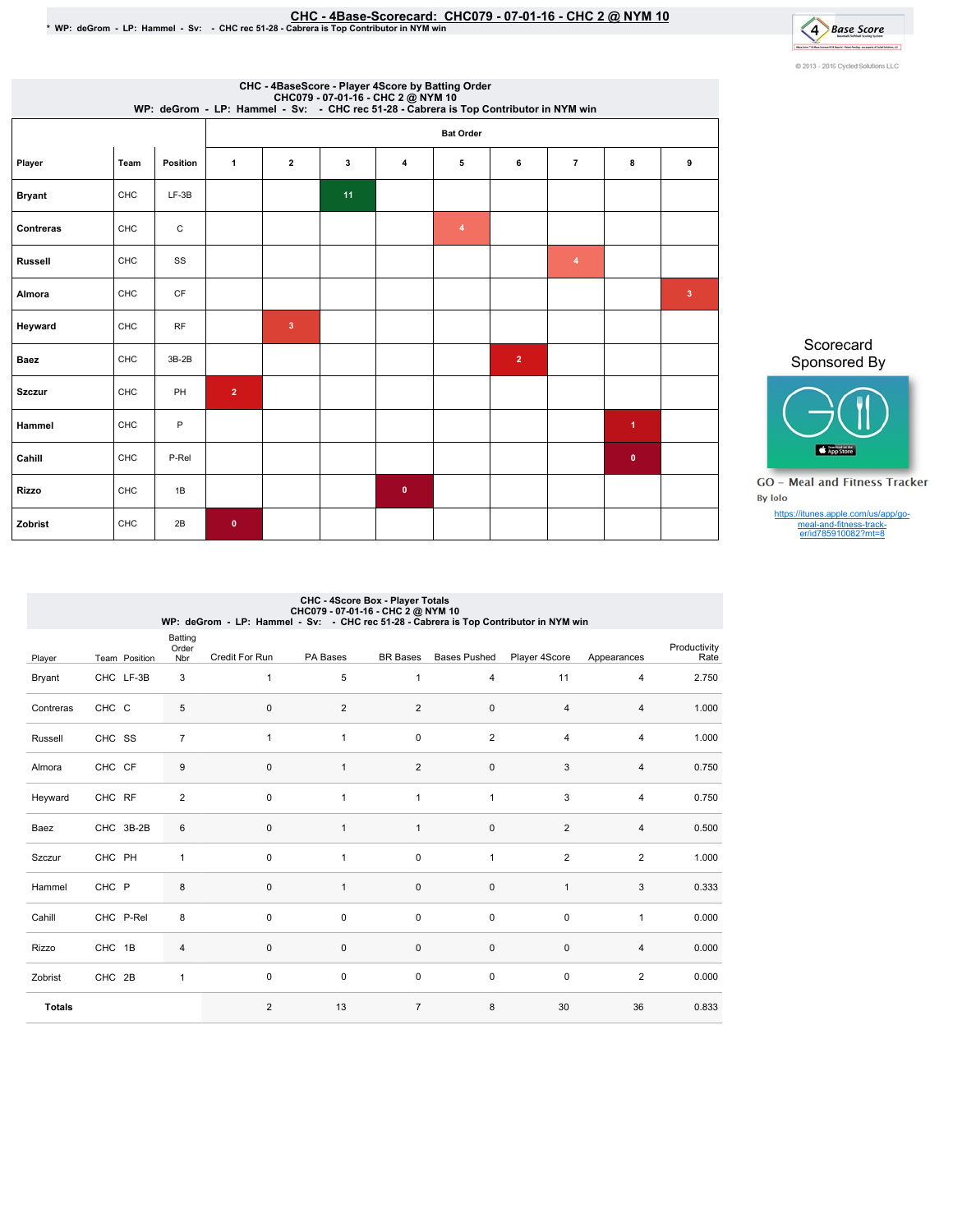# NYM - 4Base-Scorecard: CHC079 - 07-01-16 - CHC 2 @ NYM 10 لـ WP: deGrom - LP: Hammel - Sv: - CHCrec 51-28 - Cabrera is Top Contributor in NYM win



|                 |            |           |              |              |    |    | NYM - 4BaseScore - Player 4Score by Batting Order<br>CHC079 - 07-01-16 - CHC 2 @ NYM 10<br>WP: deGrom - LP: Hammel - Sv: - CHC rec 51-28 - Cabrera is Top Contributor in NYM win |                |                |                |                |
|-----------------|------------|-----------|--------------|--------------|----|----|----------------------------------------------------------------------------------------------------------------------------------------------------------------------------------|----------------|----------------|----------------|----------------|
|                 |            |           |              |              |    |    | <b>Bat Order</b>                                                                                                                                                                 |                |                |                |                |
| Player          | Team       | Position  | $\mathbf{1}$ | $\mathbf{2}$ | 3  | 4  | 5                                                                                                                                                                                | 6              | $\overline{7}$ | 8              | 9              |
| Cabrera         | <b>NYM</b> | SS        |              |              |    |    | 22                                                                                                                                                                               |                |                |                |                |
| Loney           | <b>NYM</b> | 1B        |              |              |    | 22 |                                                                                                                                                                                  |                |                |                |                |
| <b>Cespedes</b> | <b>NYM</b> | CF        |              |              | 17 |    |                                                                                                                                                                                  |                |                |                |                |
| Nimmo           | <b>NYM</b> | <b>RF</b> | 16           |              |    |    |                                                                                                                                                                                  |                |                |                |                |
| d'Arnaud        | <b>NYM</b> | C         |              |              |    |    |                                                                                                                                                                                  |                |                | 5 <sub>5</sub> |                |
| Walker          | <b>NYM</b> | 2B        |              | $\sqrt{5}$   |    |    |                                                                                                                                                                                  |                |                |                |                |
| <b>Flores</b>   | <b>NYM</b> | 3B        |              |              |    |    |                                                                                                                                                                                  |                | 4              |                |                |
| deGrom, J.      | <b>NYM</b> | $\sf P$   |              |              |    |    |                                                                                                                                                                                  |                |                |                | $\overline{2}$ |
| Johnson         | <b>NYM</b> | LF-Dsub   |              |              |    |    |                                                                                                                                                                                  | $\overline{2}$ |                |                |                |
| De Aza          | <b>NYM</b> | LF-Dsub   |              |              |    |    |                                                                                                                                                                                  |                |                |                | 1              |

Scorecard Sponsored By



**GO** - Meal and Fitness Tracker By Iolo

https://itunes.apple.com/us/app/go-meal-and-fitness-track-er/id785910082?mt=8

|               | NYM - 4Score Box - Player Totals<br>CHC079 - 07-01-16 - CHC 2 @ NYM 10<br>WP: deGrom - LP: Hammel - Sv: - CHC rec 51-28 - Cabrera is Top Contributor in NYM win |                                |                |                |                 |                     |                |                |                      |  |  |  |  |
|---------------|-----------------------------------------------------------------------------------------------------------------------------------------------------------------|--------------------------------|----------------|----------------|-----------------|---------------------|----------------|----------------|----------------------|--|--|--|--|
| Player        | Team Position                                                                                                                                                   | <b>Batting</b><br>Order<br>Nbr | Credit For Run | PA Bases       | <b>BR</b> Bases | <b>Bases Pushed</b> | Player 4Score  | Appearances    | Productivity<br>Rate |  |  |  |  |
| Cabrera       | NYM SS                                                                                                                                                          | 5                              | 3              | 8              | $\mathbf 0$     | 11                  | 22             | $\overline{4}$ | 5.500                |  |  |  |  |
| Loney         | NYM 1B                                                                                                                                                          | 4                              | 3              | $\overline{7}$ | 3               | 9                   | 22             | 5              | 4.400                |  |  |  |  |
| Cespedes      | NYM CF                                                                                                                                                          | 3                              | 1              | 6              | 3               | $\overline{7}$      | 17             | 5              | 3.400                |  |  |  |  |
| Nimmo         | NYM RF                                                                                                                                                          | $\mathbf{1}$                   | 3              | 5              | $\mathbf{1}$    | $\overline{7}$      | 16             | 5              | 3.200                |  |  |  |  |
| d'Arnaud      | NYM C                                                                                                                                                           | 8                              | 0              | $\mathbf{1}$   | 3               | $\mathbf{1}$        | 5              | $\overline{4}$ | 1.250                |  |  |  |  |
| Walker        | NYM 2B                                                                                                                                                          | $\overline{2}$                 | $\mathbf 0$    | 2              | $\overline{4}$  | $-1$                | 5              | 5              | 1.000                |  |  |  |  |
| Flores        | NYM 3B                                                                                                                                                          | $\overline{7}$                 | 0              | $\mathbf{1}$   | 3               | $\mathbf 0$         | 4              | $\overline{4}$ | 1.000                |  |  |  |  |
| deGrom, J.    | NYM P                                                                                                                                                           | 9                              | $\mathbf 0$    | $\mathbf 0$    | $\mathbf 0$     | 2                   | 2              | 3              | 0.667                |  |  |  |  |
| Johnson       | NYM LF-Dsub                                                                                                                                                     | 6                              | $\mathbf 0$    | $\overline{2}$ | $\mathbf 0$     | $\mathbf 0$         | $\overline{2}$ | $\overline{4}$ | 0.500                |  |  |  |  |
| De Aza        | NYM LF-Dsub                                                                                                                                                     | 9                              | $\mathbf 0$    | $\mathbf{1}$   | $\mathbf 0$     | $\mathbf 0$         | $\mathbf{1}$   | $\mathbf{1}$   | 1.000                |  |  |  |  |
| <b>Totals</b> |                                                                                                                                                                 |                                | 10             | 33             | 17              | 36                  | 96             | 40             | 2.400                |  |  |  |  |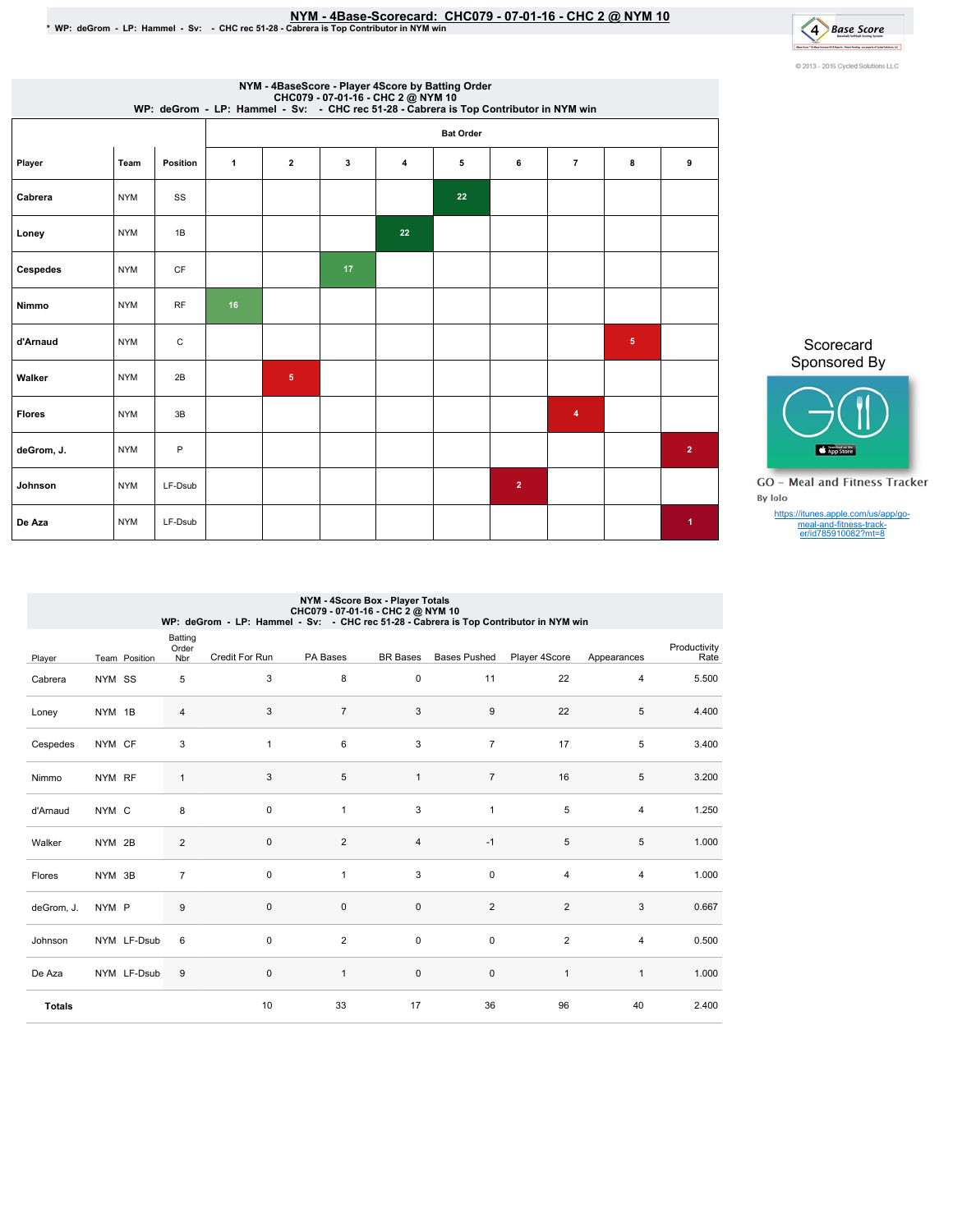| <b>Bat Order</b> | Player        | Inning     | Play Text           | LOBStatus            | Credit For Run                 | PA Bases                               | <b>BR</b> Bases                        | <b>Bases Pushed</b>                    | Player 4Score |
|------------------|---------------|------------|---------------------|----------------------|--------------------------------|----------------------------------------|----------------------------------------|----------------------------------------|---------------|
|                  |               | 01         | Κ                   |                      | $\mathsf{O}\xspace$            | $\mathsf{O}\xspace$                    | $\mathsf 0$                            | $\mathsf{0}$                           |               |
|                  | Zobrist       | 03         | $6 - 3$             |                      | $\mathbf 0$                    | $\mathsf{O}\xspace$                    | $\mathsf 0$                            | $\mathsf{O}\xspace$                    |               |
|                  |               |            |                     | <b>Player Totals</b> | $\underline{0}$                | $\underline{0}$                        | $\overline{0}$                         | $\underline{0}$                        |               |
| 1                |               | 06         | 7.Single            | Left on 1st          | $\mathbf 0$                    | $\mathbf{1}$                           | $\mathbf 0$                            | $\mathbf{1}$                           |               |
|                  | Szczur        | 08         | $4 - 3$             |                      | $\mathbf 0$                    | $\mathsf{O}\xspace$                    | $\mathsf 0$                            | $\mathbf 0$                            |               |
|                  |               |            |                     | <b>Player Totals</b> | $\underline{0}$                | $\underline{\mathbf{1}}$               | $\overline{0}$                         | $\overline{1}$                         |               |
|                  |               | 01         | 5                   |                      | $\mathbf 0$                    | $\mathsf{O}\xspace$                    | $\mathbf 0$                            | $\mathbf 0$                            |               |
|                  |               | 04         | Κ                   |                      | $\mathsf 0$                    | $\mathsf{O}\xspace$                    | $\mathbf 0$                            | $\mathsf{O}\xspace$                    |               |
| $\overline{2}$   | Heyward       | $06\,$     | 8 ProdOut           |                      | $\boldsymbol{0}$               | $\mathsf{O}\xspace$                    | $\mathbf 0$                            | $\mathbf{1}$                           |               |
|                  |               | ${\bf 08}$ | 9.Single +2ndBalk   | Left on 2nd          | $\mathbf 0$                    | $\mathbf{1}$                           | $\mathbf{1}$                           | $\mathbf 0$                            |               |
|                  |               |            |                     | <b>Player Totals</b> | $\underline{0}$                | $\overline{1}$                         | $\overline{1}$                         | $\underline{\mathbf{1}}$               |               |
|                  |               | 01         | Walk +2ndSB         | Left on 2nd          | $\mathbf 0$                    | $\mathbf{1}$                           | $\mathbf{1}$                           | $\mathsf{O}\xspace$                    |               |
|                  |               | 04         | .HomeRun LF         |                      | $\overline{1}$                 | $\sqrt{4}$                             | $\mathsf 0$                            | $\overline{4}$                         |               |
| $\sqrt{3}$       | <b>Bryant</b> | 06         | Κ                   |                      | $\mathbf 0$                    | $\mathsf{O}\xspace$                    | $\mathsf 0$                            | $\mathbf 0$                            |               |
|                  |               | 08         | $5 - 3$             |                      | $\mathbf 0$                    | $\mathsf{O}\xspace$                    | $\mathbf 0$                            | $\mathbf 0$                            |               |
|                  |               |            |                     | <b>Player Totals</b> | $\overline{1}$                 | $\overline{5}$                         | $\overline{1}$                         | $\underline{4}$                        |               |
|                  |               | 01         | $\sf K$             |                      | $\mathbf 0$                    | $\mathsf{O}\xspace$                    | $\mathbf 0$                            | $\mathbf 0$                            |               |
|                  |               | 04         | 8                   |                      | $\mathsf 0$                    | $\mathsf{O}\xspace$                    | $\mathbf 0$                            | $\mathsf{O}\xspace$                    |               |
| 4                | Rizzo         | 06         | $3 - 1$             |                      | $\mathbf 0$                    | $\mathsf{O}\xspace$                    | $\mathbf 0$                            | $\mathbf 0$                            |               |
|                  |               | 08         | $\sf K$             |                      | $\mathsf 0$                    | $\mathsf{O}\xspace$                    | $\mathbf 0$                            | $\mathbf 0$                            |               |
|                  |               |            |                     | <b>Player Totals</b> | $\underline{0}$                | $\underline{0}$                        | $\overline{0}$                         | $\underline{0}$                        |               |
|                  |               | 02         | $4 - 3$             |                      | $\mathbf 0$                    | $\mathsf{O}\xspace$                    | $\mathsf 0$                            | $\mathsf{O}\xspace$                    |               |
|                  |               | 04         | Κ                   |                      | $\mathbf 0$                    | $\mathsf{O}\xspace$                    | $\mathsf 0$                            | $\mathsf{O}\xspace$                    |               |
| 5                | Contreras     | 07         | 9.Double            |                      | $\mathsf{O}\xspace$            | $\sqrt{2}$                             | $\sqrt{2}$                             | $\mathsf{O}\xspace$                    |               |
|                  |               | 09         | $5-3$               |                      | $\boldsymbol{0}$               | $\mathsf{O}\xspace$                    | $\mathsf 0$                            | $\mathsf{O}\xspace$                    |               |
|                  |               |            |                     | <b>Player Totals</b> | $\underline{0}$                | $\overline{2}$                         | $\overline{2}$                         | $\underline{0}$                        |               |
|                  |               | $02\,$     | Κ                   |                      | $\mathsf{O}\xspace$            | $\mathsf{O}\xspace$                    | $\mathsf{O}\xspace$                    | $\mathsf{O}\xspace$                    |               |
|                  |               | 05         | $5 - 3$             |                      | $\mathbf 0$                    | $\mathsf{O}\xspace$                    | $\mathsf 0$                            | $\mathsf{O}\xspace$                    |               |
| $6\phantom{1}6$  | Baez          | 07         | Κ                   |                      | $\mathbf 0$                    | $\mathsf{O}\xspace$                    | $\mathsf 0$                            | $\mathsf{O}$                           |               |
|                  |               | 09         | 7.Single            | Left on 2nd          | $\mathbf 0$                    | $\mathbf{1}$                           | $\mathbf{1}$                           | $\mathsf{O}\xspace$                    |               |
|                  |               |            |                     | <b>Player Totals</b> | $\underline{0}$                | $\overline{1}$                         | $\overline{1}$                         | $\underline{0}$                        |               |
|                  |               | 02         | Κ                   |                      | $\mathbf 0$                    | $\mathsf{O}\xspace$                    | $\mathbf 0$                            | $\mathsf{O}$                           |               |
|                  |               | 05         | $4 - 3$             |                      | $\mathbf 0$                    | $\mathsf{O}\xspace$                    | $\mathbf 0$                            | $\mathsf{O}\xspace$                    |               |
| $\overline{7}$   | Russell       | 07         | 7-SacFly ProdOut    |                      | $\mathbf{1}$                   | $\mathsf{O}\xspace$                    | $\mathbf 0$                            | $\mathbf{1}$                           |               |
|                  |               | 09         | <b>HBP</b>          | Left on 1st          | $\mathbf 0$                    | $\mathbf{1}$                           | $\mathbf 0$                            | $\mathbf{1}$                           |               |
|                  |               |            |                     | <b>Player Totals</b> | $\overline{1}$                 | $\overline{1}$                         | $\overline{0}$                         | $\underline{2}$                        |               |
|                  |               | 03         | $4 - 3$             |                      | $\mathbf 0$                    | $\mathsf{O}\xspace$                    | $\mathbf 0$                            | $\mathsf{O}$                           |               |
|                  |               | 05         | 9                   |                      | $\mathbf 0$                    | $\mathsf{O}\xspace$                    | $\mathbf 0$                            | $\mathsf{O}\xspace$                    |               |
|                  | Hammel        | $07\,$     | Walk                | Left on 1st          | $\mathbf 0$                    | $\mathbf{1}$                           | $\mathbf 0$                            | $\mathbf 0$                            |               |
| 8                |               |            |                     | <b>Player Totals</b> |                                | $\overline{1}$                         | $\underline{0}$                        | $\underline{0}$                        |               |
|                  |               |            |                     |                      | $\underline{0}$<br>$\mathbf 0$ | $\mathsf{O}\xspace$                    | $\mathsf{O}\xspace$                    | $\mathsf{O}\xspace$                    |               |
|                  | Cahill        | $09\,$     | Κ                   | <b>Player Totals</b> |                                |                                        |                                        |                                        |               |
|                  |               | 03         | Κ                   |                      | $\underline{0}$<br>$\mathbf 0$ | $\underline{0}$<br>$\mathsf{O}\xspace$ | $\underline{0}$<br>$\mathsf{O}\xspace$ | $\underline{0}$<br>$\mathsf{O}\xspace$ |               |
|                  |               | 06         |                     | Left on 3rd          | $\mathbf 0$                    | $\mathbf{1}$                           | $\sqrt{2}$                             | $\mathsf{O}\xspace$                    |               |
|                  |               | 07         | 8.Single            |                      | $\mathsf{O}\xspace$            | $\mathsf{O}\xspace$                    | $\mathsf{O}\xspace$                    | $\mathbf 0$                            |               |
| 9                | Almora        |            | Κ<br>$\overline{7}$ |                      | $\mathsf 0$                    | $\mathsf{O}\xspace$                    | $\mathbf 0$                            | $\mathsf{O}\xspace$                    |               |
|                  |               | 09         |                     |                      |                                |                                        |                                        |                                        |               |
|                  |               |            |                     | <b>Player Totals</b> | $\underline{0}$                | $\overline{1}$                         | $\overline{2}$                         | $\underline{0}$                        |               |

CHC - 4Base-Scorecard: CHC079 - 07-01-16 - CHC 2 @ NYM 10